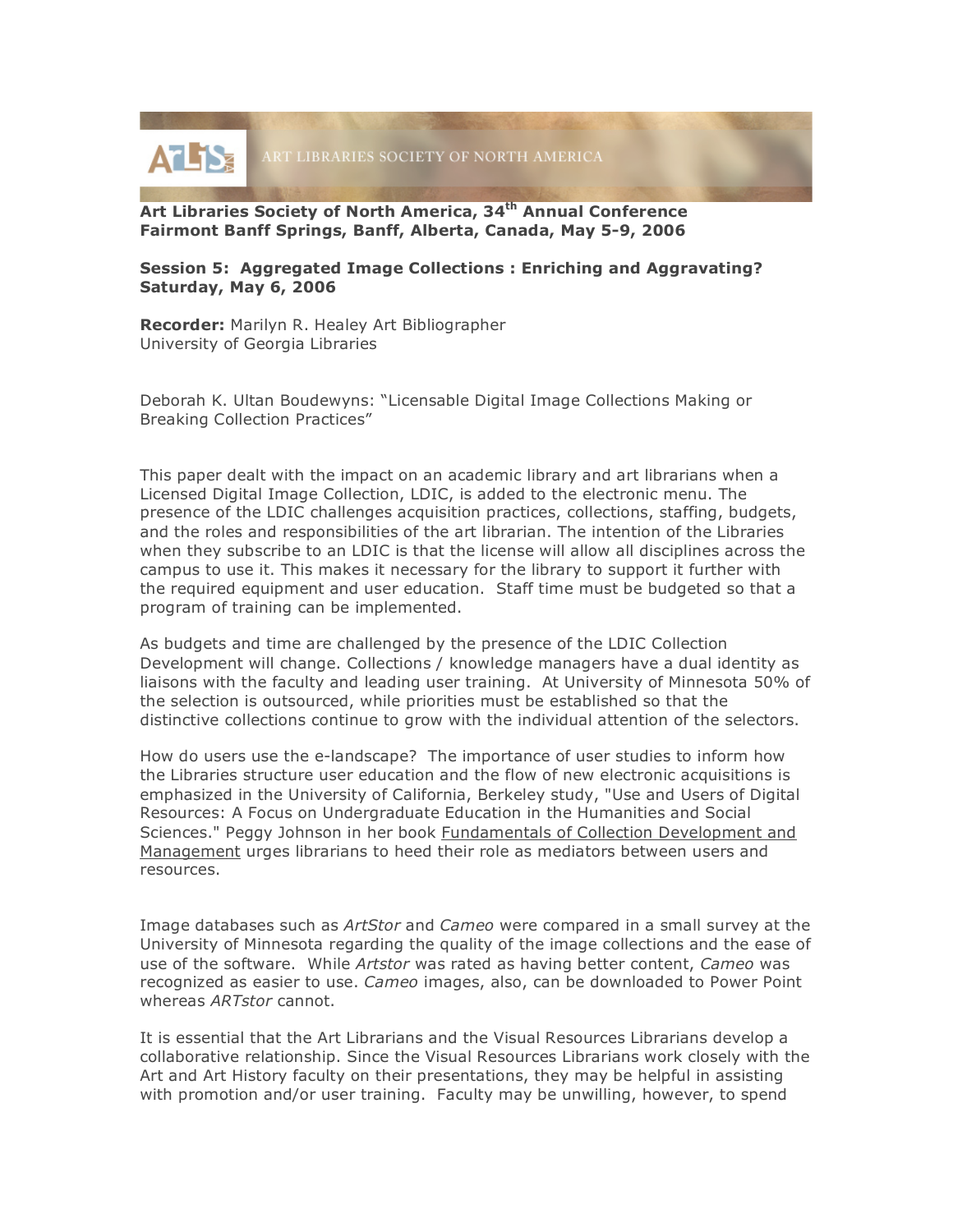the time to acquire the training it takes for new and/or complicated interface.

LDIC user groups that meet at ARLIS/NA and VRA are good places to determine the effectiveness of various approaches to training and using LDICs. These groups may have a practical and philosophical impact on products. The Librarians' mediation abilities may help to develop a more effective database. Task-forces may also be one way for subscribers or potential subscribers to share criteria standards, training templates, or training methods.

Margaret Webster : "Pandora's Box You've licensed it; Now What?"

This presentation tackled the problem of educating faculty outside the realm of Art History in the use of Digital Image Databases. DIs are used for enrichment of students' classroom experience in many different fields not just Art History. This requires that DI resources be made available Campus wide. The needs of the faculty at large are broader and more eclectic than Art History alone. Therefore a one to one replacement of the analog collection will not meet the needs of the whole faculty. Service support for new user services is mandatory. Librarians and Directors of Visual Resources will need to be integrally involved in this process.

Experience has shown that "Build it and they will come" does not apply to Digital Image Databases. Several institutions have conducted user surveys in order to find out what faculty want and how they want it. In addition to identifying the types of images that will be useful we will need to know what kind of metadata content is desirable. These two criteria will help in the selection of the appropriate resource for the job.

Surveys of faculty use of images are in the process of analysis. They have been done at Yale, Cornell and University of Pennsylvania.

A combination of LDIC's and digitized local collections may best meet most teaching needs. E-grants may be pursued to assist slide libraries in the local development of DI's especially the digital importation of faculty collections.

Some problems that were discussed were:

The reticence of faculty to learn a complicated image delivery system. It is clear that Power Point is the preferred software for faculty. The presence of errors in the meta-data information provided with the image. If descriptive meta-data can not be suppressed it is a problem. Some faculty have objections to proprietary systems.

Maryly Snow: "Rolling Out UC Image Service"

This presentation dealt with the experience of "Rolling Out" or promoting the UC Image Service Collections using Luna Insight as a delivery mechanism to the faculty and students at all 10 UC campuses in a coordinated system-wide approach. http://www.imageservice.cdlib.org/.

A committee was formed called ISRAC, the Image Services and Rollout Advisory Committee and charged with the responsibility of "Rolling Out" UC Image Service http://libraries.universityofcalifornia.edu/hops/israc/ Rolling Out is more pro-active than announcing the product to librarians, who then disseminate the product or